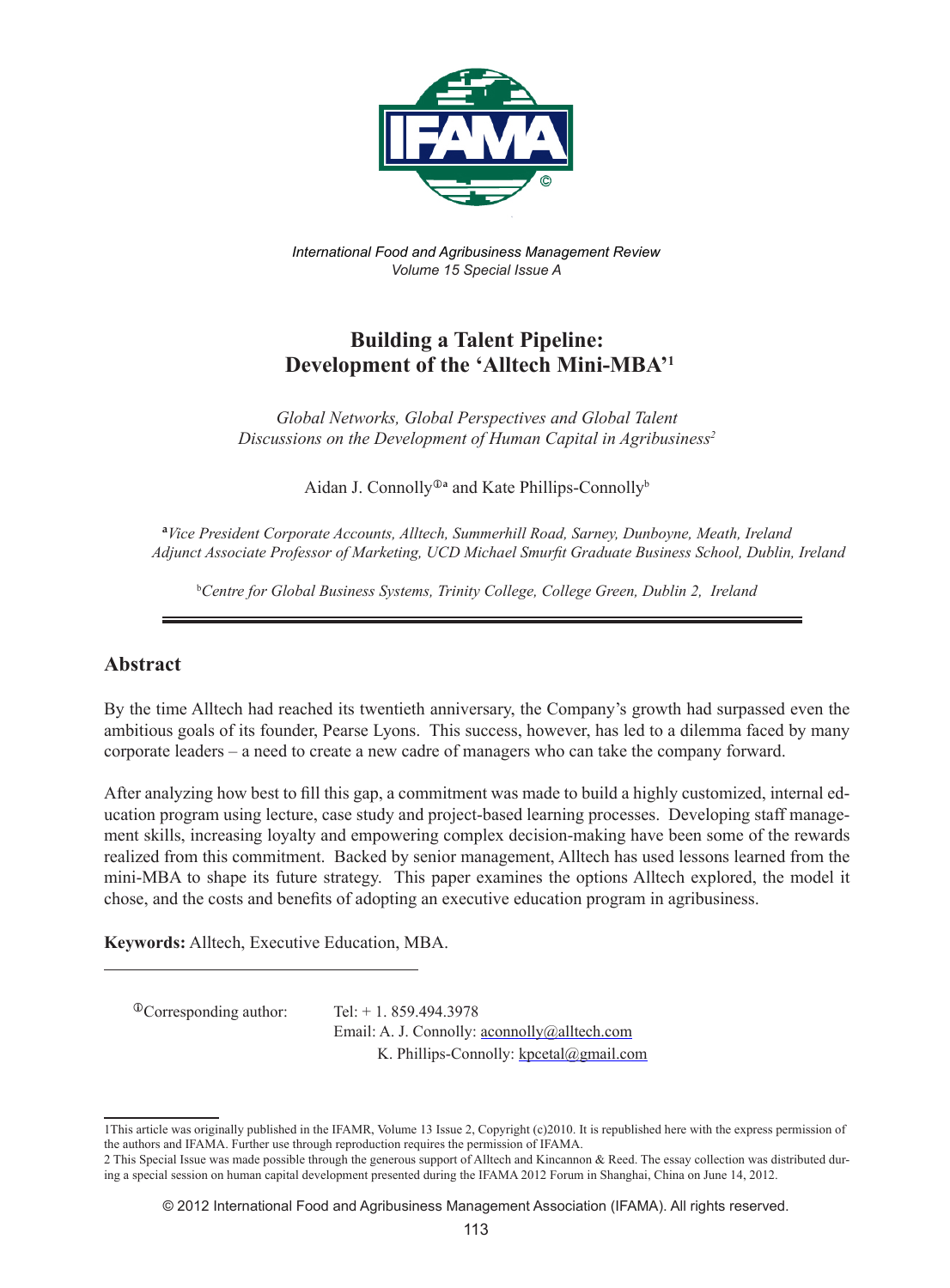*Connolly & Phillips-Connolly / International Food and Agribusiness Management Review / Volume 15, Special Issue A, 2012*

# **Background**

By the time Alltech had reached its twentieth anniversary, the Company's growth had surpassed even the most ambitious goals of its founder. This success, however, led to a dilemma familiar to many agribusinesses – a need to develop a succession program by grooming new managers who could take the Company forward, expand and manage new opportunities while maintaining the corporate culture and vision. The challenge of creating a pipeline that ensures advancement is common, while the specifics differ by company and industry.

Founded in 1980 by Dr. T.P. Lyons, Alltech is now the eighth largest firm in the animal health industry globally, and the only company among the top 20 entirely committed to 'natural nutritional solutions.' Starting with a modest investment of just \$10,000, Dr. Lyons forecasts a future of \$1 billion in sales. Alltech markets its solutions in 116 countries, through 86 of its own offices. Alltech managers are typically young, highly educated, technically skilled in animal nutrition or veterinarian science, and ambitious, but with a relatively low level of formal business education. Managers are expected to follow the example of the President by visiting farmers and feed mills directly to understand market needs, including those in nonsales or marketing positions. Examples abound of managers who were promoted after succeeding in the face of overwhelming odds. The corporate culture reflects the style of its President, valuing decisiveness, self-reliance, and technological skills. Alltech seeks employees who are articulate, hard working, possess a 'fire in the belly' and a sense of fun.

There were two unique requisites in the development of new Alltech managers. Although the company was young, and relatively small by international standards, it already had an unusual global reach. The manufacturing, research and development, and sales and marketing operations are divided nearly equally across the major regions of the world. Since managers come from, and work in many languages and cultures, developing a strong sense of the Alltech corporate culture was a priority. Secondly, Alltech was unusual in its industry because of its balance between an emphasis on hands-on relationships with customers, a strong research focus, and a commitment to marketing and sales. Consequently, it was important that a management development plan incorporate elements from across divisional boundaries.

# **Options**

After reviewing the options, the three most effective strategies appeared to be:

- 1. headhunt successful agribusiness executives from other organizations;
- 2. train key employees through existing university MBA and executive education programs in both a business and agribusiness focus;
- 3. build an internal executive education program.

In evaluating the costs and benefits of these options, the following points were considered:

## *Head-Hunting*

The obvious cost in recruiting new ag-executives is the agency fee, which is often 30% of the first year's salary. A hidden cost, however, is the time it takes to acclimate a new executive. It is estimated to take two years to learn the culture of Alltech, and adapt to the company's practices and philosophies. Executives in the agribusiness industry conservatively calculate the cost of finding new executives to be topping \$250,000.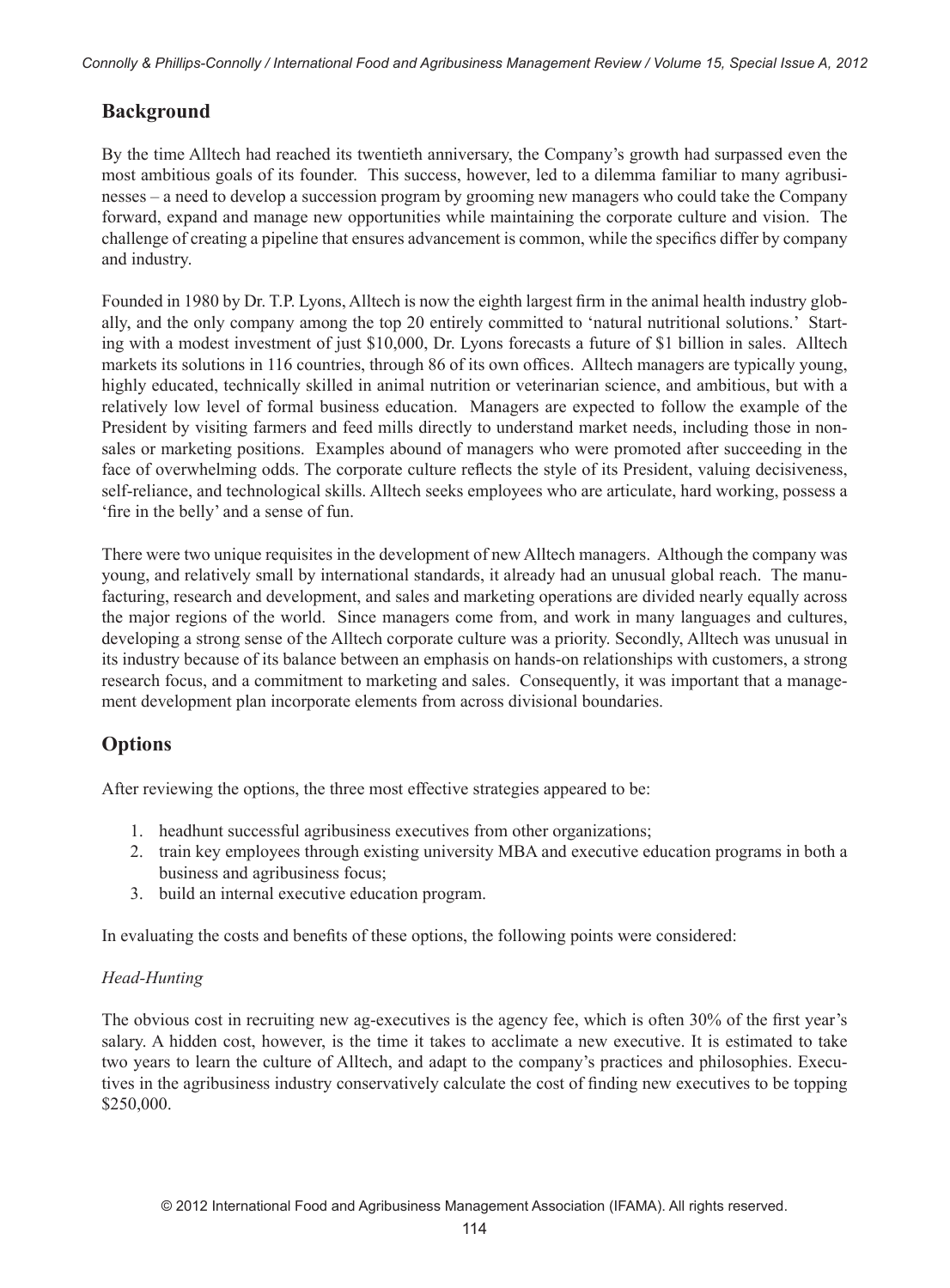#### *MBA Programs*

There are a variety of MBA programs on the market, from the short executive education seminars to standalone courses. Alltech has had some experience with these options and noted the following points when considering them for a wider company application:

Employees who are looking to advance their careers often request the opportunity to do an MBA. Organizations often agree because they are afraid of losing the employee, and/or they feel it will help prepare the employee for a move to a more senior position. Regular MBAs typically involve either a one-year fulltime program or a two-year part-time program, while Executive MBAs are typically part-time. Part-time and Executive MBAs can be more attractive to the organization, because they allow employees to continue working while completing their studies at night and on weekends. Employees like the degree status and reputation the MBA has developed.

However, there are significant disadvantages for the organization. During the program, the additional demands on the employee can reduce their effectiveness in their current position. Anecdotal evidence suggests that this marathon of short nights, long days and busy weekends, leads to stress in both work and family life. Then, having completed the MBA, the graduate may become frustrated by a perceived lack of opportunities within the organization if the employee feels that the employer and fellow workers are not respecting their new skills or if the graduate feels that the organization is not receptive to adopting their suggestions for change. Considerable anecdotal evidence exists of employees leaving for other organizations within a year of completing their MBA, making it a bad investment for the organization that has invested \$100,000 in the employee. Finally, even when all goes well, the relative value of the MBA for the organization may be limited, as much of the course is not relevant to the organization or to the industry in which it competes. This is particularly true for agribusiness, which differs significantly from most industries that offer MBA programs.

#### *Executive Education Courses*

Another approach is to use a la carte courses, offered by universities, business schools and independent programs. These courses can be useful, particularly when addressing specific needs. However, they are generally piecemeal and are frequently employee-driven, rather than representing a considered plan that reflects both the employees' desires and the organizational needs. Costs of such programs typically range from \$5,000 to \$45,000. Only a handful of institutes offer courses with an agribusiness perspective.

#### *Management Development Programs*

Finally, a company may hire consultants to provide development programs for employees. Such programs are usually ad-hoc but may include a more structured program developed in conjunction with universitybased business schools. These programs vary in purpose, from training and staff development to morale boosting. The most relevant for Alltech are those that provide an overview of business management. Typically they run for 3-10 days. These courses are most beneficial for managers with a lot of experience, either as a refresher, or to familiarize them with the basics of expertise outside their own. However, they are too short to actually serve a development function. Such programs can be expensive, with investments ranging from \$1,000 to \$10,000 per employee per course.

Additionally, the Company's experience with underwriting MBAs has been disappointing. While MBA graduates acknowledge value gained from the training, much of the program was not relevant to their work or the Company. Despite the extraordinary effort made by participants, work suffered during the MBA process; moreover, the cost to the families of the employees was unacceptably high. Half of the sponsored employees left the firm within two years of completing their MBAs. Frustration arose when promotions were not given or suggestions not implemented.

© 2012 International Food and Agribusiness Management Association (IFAMA). All rights reserved.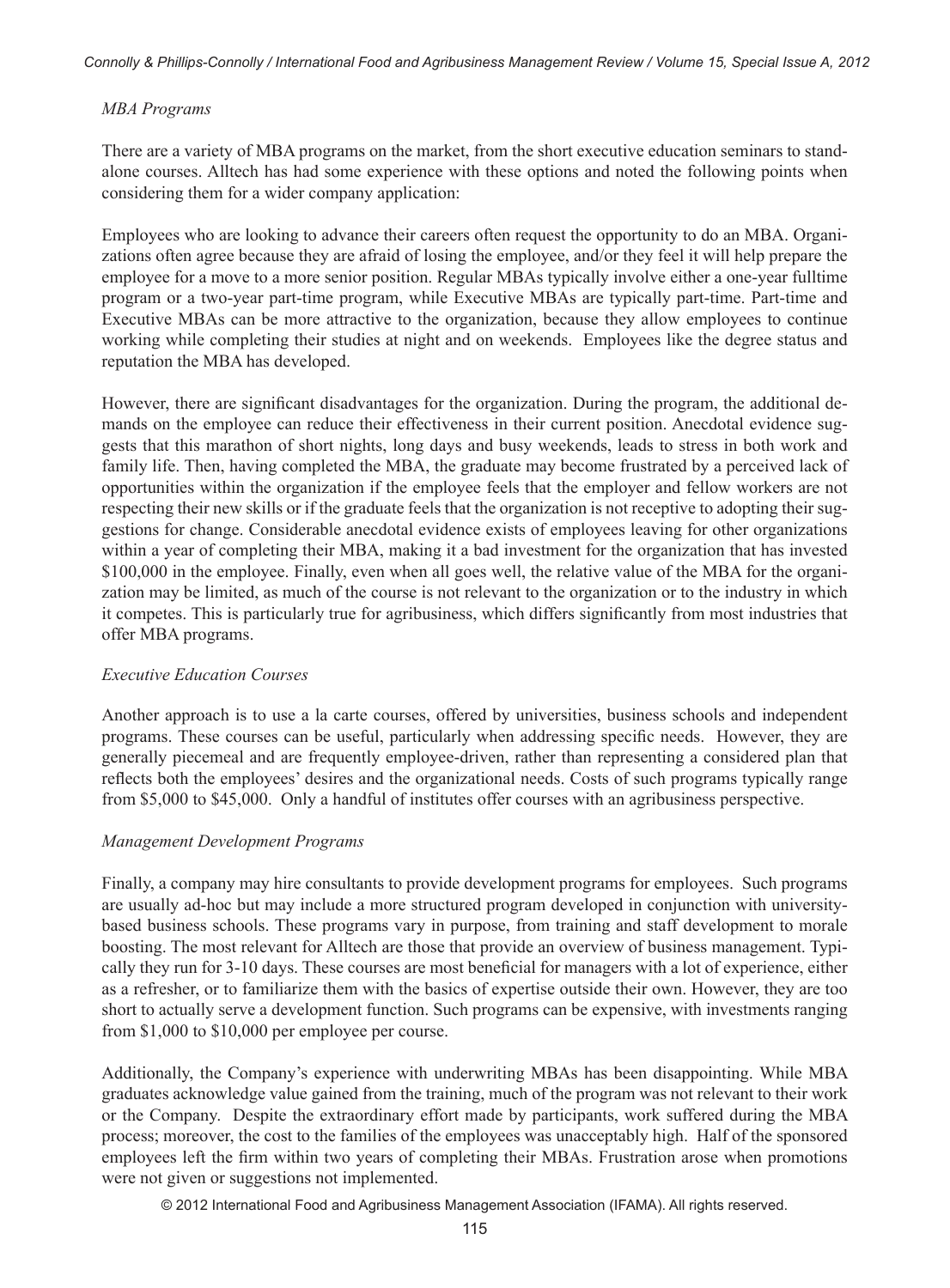EMBAs obviously miss the target population within Alltech, and while Executive Education courses are also used by Alltech, they are too specific to be seen as a management development solution. The Company was intrigued by Management Development programs, often offered in association with well-respected universities but felt that although the short time frame was attractive in work terms, it was insufficient to lead to meaningful management development. As with virtually every course and program examined, the emphasis is too often on industries that are fundamentally different to agriculture.

### *Developing an Internal Executive Education Program – A Hybrid Solution*

Alltech's objective was to find a way to systematically develop the management potential of existing employees in ways that would complement the technical nature of the industry and the corporate culture. In the final analysis, building its own program by adapting the best, most relevant elements from the available options was considered more cost efficient than sponsoring MBAs and off-the-shelf programs. Structuring the program to fit the needs of the company would not only maximize the return on the investment but make it less easily transferable to other firms.

## **The Alltech Advanced Management Development Program (AMDP)**

In 1998, Alltech Vice President, Aidan Connolly partnered with his former professor, Professor Frank Bradley, Head of the Department of Marketing at University College Dublin (UCD, Ireland) to design a program for Alltech. Connolly felt some of the classes offered by UCD on negotiations, marketing, and finance could be easily adapted to fit, while other courses such as leading strategy innovation at Alltech, managing an agri-sales team, personal organization, and decision making in a global enterprise and communication skills would require new course development. The courses were designed to maximize program impact while minimizing the time spent away from the office. The timing of the program worked around the business cycle of the Company.

Initially, the program was proposed as a single two-week module. Such was its success that subsequent modules were proposed and accepted, leading to a total course load completed in one-third to one-half the time of a classic MBA program. Although the first module reflected the bias of its creators – a sales and marketing focus – subsequent modules covered a broad range of skills managers needed to assume senior positions. Critical feedback was solicited from participants upon module conclusion in a *town hall* format. The lessons learned from previous classes continued to shape and refine the course content.

## *Structure of the AMDP*

Known colloquially as the 'Alltech mini-MBA,' the program is broken up into four modules, with interstitial 'refreshers,' and runs over four years:

## *Module 1: Strategic Market Management*

This 10-day double-length module introduces the core topics, including business concepts (Financial analysis, Competitive marketplace), strategy (Strategic analysis, Strategies for growth), relationship management (Managing sales relationships, Customer management, Managing partners), and industry (Managing technological products, Managing the challenges of sustainability). The module concludes with a project workshop, business theory, case studies and presentations by participants. The fortnight format contributes in several ways; it establishes the *bootcamp* atmosphere, creates a critical momentum for attendees who often have not studied for several years, and allows students to adapt to business models and frame their thinking processes.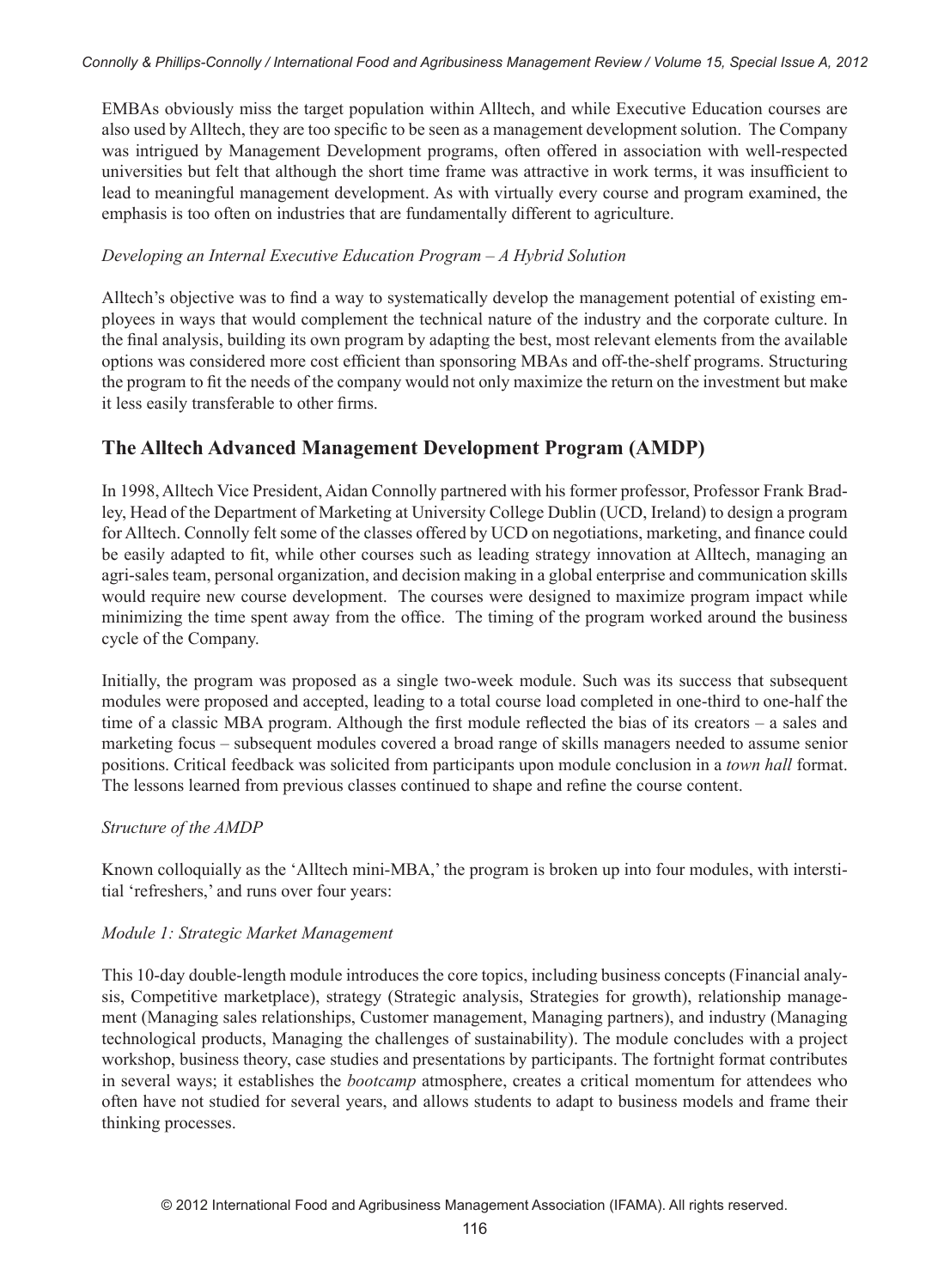#### *Module 2: Brand Driven Growth*

This six-day module examines the elements of developing and using the brand, from inception (Fundamentals of brand driven growth, Brand ideation workshop) to application (Tactical use of sponsorship, Sponsorship for growth). The art and skill of negotiating is also covered (Negotiation strategy and skills). The module concludes with the students preparing presentations to address specific challenges. Project work in this field has included market plans for new Alltech products and product ranges such as Alltech's Lifeforce<sup>™</sup> for horses.

#### *Module 3: Managing Groups and Teams*

This module was developed to reflect Alltech's highly group-based management and operational style. Over a five-day period, the students work on the nature of groups (Managing groups and teams exercise, Responding to the leadership challenge) as they relate to their own region (Managing people and change, Managing the sales team) and the firm as a whole (Managing the global enterprise). The program concludes with the students working in teams to prepare project presentations.

#### *Module 4: Thought Leadership and Innovation in Agribusiness Firms*

The final section of the Alltech mini-MBA is heavily focused on developing leadership skills and innovation (Coaching for innovation, Driving management innovation, Leading strategy innovation in Alltech, Value innovation leadership).

The modules emphasize skills development, and are supplemented with *refreshers* between each module in which the class meets to complete eight case studies over a two-day period. The refreshers emphasize industry knowledge and understanding, using case studies chosen to reinforce particular themes and the latest in competitor intelligence. The case studies come from the best recently published cases from the Harvard Agribusiness program, from other Universities that illustrate food, feed or agribusiness themes, and from within Alltech. A team of case writers ensure that cases written from an internal Alltech perspective are high-quality and reflect standards of those purchased from outside the organization. Over 27 unique cases have been produced during the past 10 years, with many peer-reviewed.

The first two-week module is held on the campus of the Michael Smurfit School of Business at UCD. Subsequent modules are held at Alltech's European headquarters in Dublin, Ireland and the refresher courses are held at corporate headquarters in Kentucky. Bringing the students to Alltech centers not only contributes to corporate culture development but also strengthens the relationships between the offices. It also facilitates one of the highlights the program. Upon completion of each module is a final project in which participants are divided into teams and asked to address a challenge the Company is currently facing. On the last day, the teams present their analysis of the challenge and recommendations for action to a panel that includes senior directors of the Company. This high-profile exercise not only gives senior management the benefit of the ideas of their best and brightest up-and-coming managers, but it lets them see how the participants perform in a realistic pressure situation. The participants love the opportunity to show senior management just what they are capable of and to feel they are contributing to the strategic direction of the Company.

## **The Students**

Mini-MBA candidates are selected from the pool of Alltech's 2,200 plus employees and are recommended by both a line manager and a director as having shown management potential. In some cases, they have been recently promoted to, or hired for, management positions. In all cases, each cohort, or class, is vetted by Connolly to reflect considerations such as regional balance, area of expertise, and level of experience. The idea is to achieve a level of productive diversity so that each participant brings something to the class.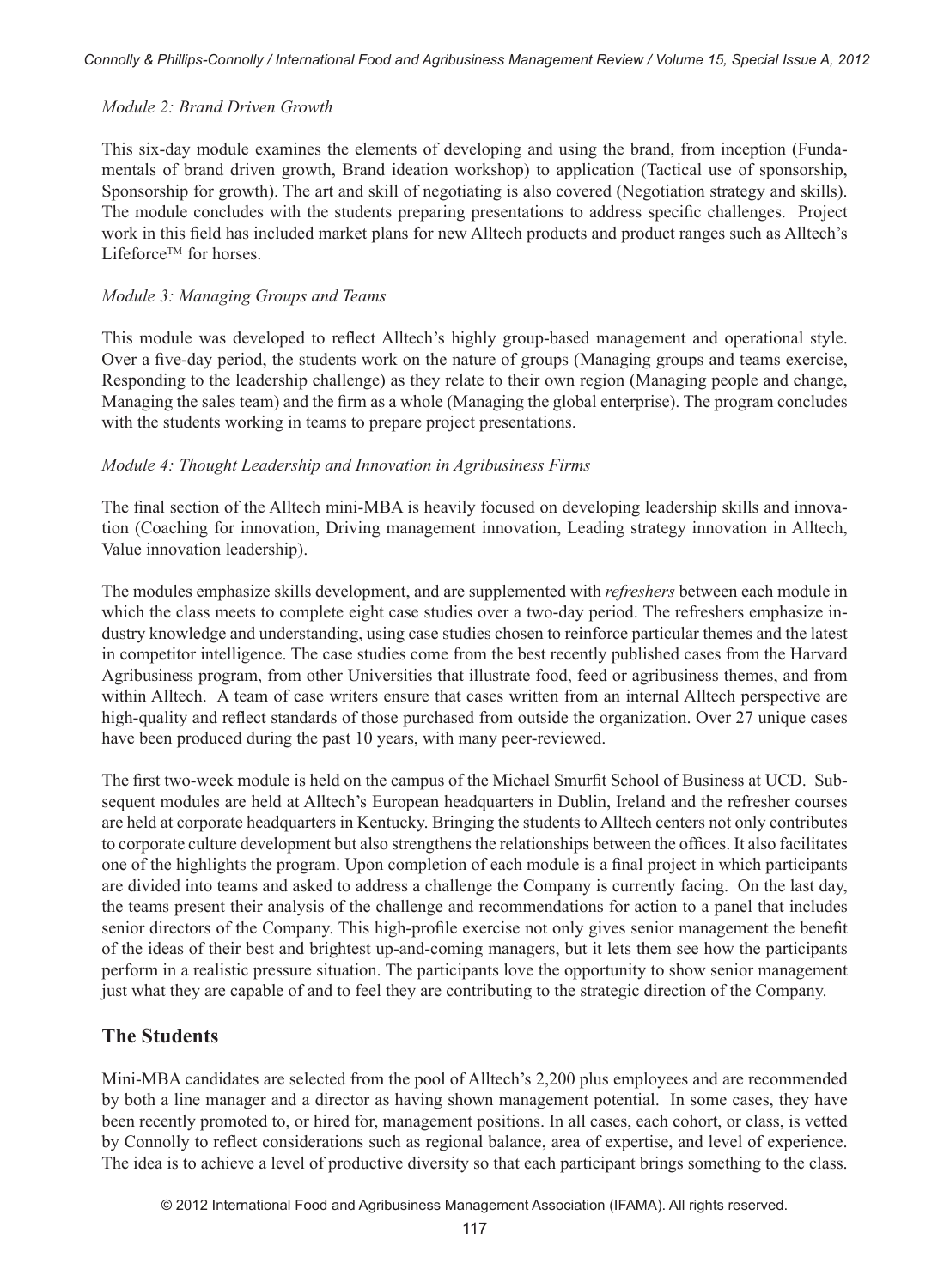Although the first candidates had an average of 10 years' experience with the organization and typically came from sales and marketing, more recent groups have less corporate experience. Naturally, this has also influenced the program content and this has moved in recent years from a pure strategic focus to allowing more time for discussion of current processes and procedures. Another trend has been the broader range of departments represented, and this has influenced the need to deepen the element of agribusiness since these candidates are less likely to be familiar with modern farming practices.

Over the last 10 years, seven classes have graduated from the course, representing 98 senior managers, with a further 88 currently at various stages of the four-year program. The program has been such a success that other employee programs have been developed around it. A *Talent Development Program* (TDP) has been put in place, which focuses on employees who are not ready for the mini-MBA.

For employees that have completed the mini-MBA an *Alumni* program has been developed. This has reaped multiple benefits through continuing to develop skills, continual recognition of the status attained by having completed the mini-MBA, and of allowing the Company to avail of the base of expertise within the firm. Case study analysis involving competitor firms, for example, or of firms facing similar challenges can yield fruitful insights and perspectives for the Company. The program uses an on-line blog system so that participants can review and comment on the teaching material (usually case studies) before the session. The sessions are then held by teleconference, so there are no travel requirements (or costs). Because only 'Alums' can participate, they are all experienced in case study analysis, and the case studies are of firms that are relevant to their work, resulting in discussion that is lively and productive. Nearly half the Alumni participated in the initial session.

The success of the mini-MBA has exceeded all expectations, but perhaps the most unexpected benefit has been the value that employees put on participation in the program. Within the firm, selection for participation in the program is genuinely valued, and graduation with the receipt of a certificate from the Alltech AMDP is recognized as a mark of achievement.

## **Outcomes**

## *Outcomes for Alltech*

Although the Alltech 'mini-MBA' is not inexpensive, estimated at \$2,000 per employee per five-day-module, it is clearly more cost-effective than the other options. Internationally, the cost for a five-day open enrolment module ranges from \$5,000 to \$7,500. This allows more employees to participate. As the mini-MBA is structured solely for Alltech, and agribusiness, participants are able to use and apply everything they learn.

The course is designed to roll out over a four-year-period, building upon each Module and Refresher. Participants can consolidate what they have learned by using it in the workplace.

Measuring the effectiveness of development programs is generally difficult, but easier with an in-house program. Feedback is solicited after each course and changes are implemented based on this feedback. Participant progress is easy to track through annual reviews and advancement to more senior positions. Retention rates – a critical metric – are more than 93% for program graduates over the past ten years. These are exceptionally strong results in the agribusiness sector and compared with a typical exit rate (voluntary and involuntary combined) of 15% per annum. These rates are higher for a number of reasons. While in the four-year program, participants look forward to doing the next module and the continued interaction. Most employers request a two-three year "golden handcuffs<sup>3</sup>" phase following the completion of a spon-

<sup>3</sup> Golden handcuffs are a system of financial incentives designed to keep an employee from leaving the company. These can include employee stock options which will not vest for several years but are more often contractual obligations to give back lucrative bonuses or other compensation if the employee leaves for another company.

<sup>© 2012</sup> International Food and Agribusiness Management Association (IFAMA). All rights reserved.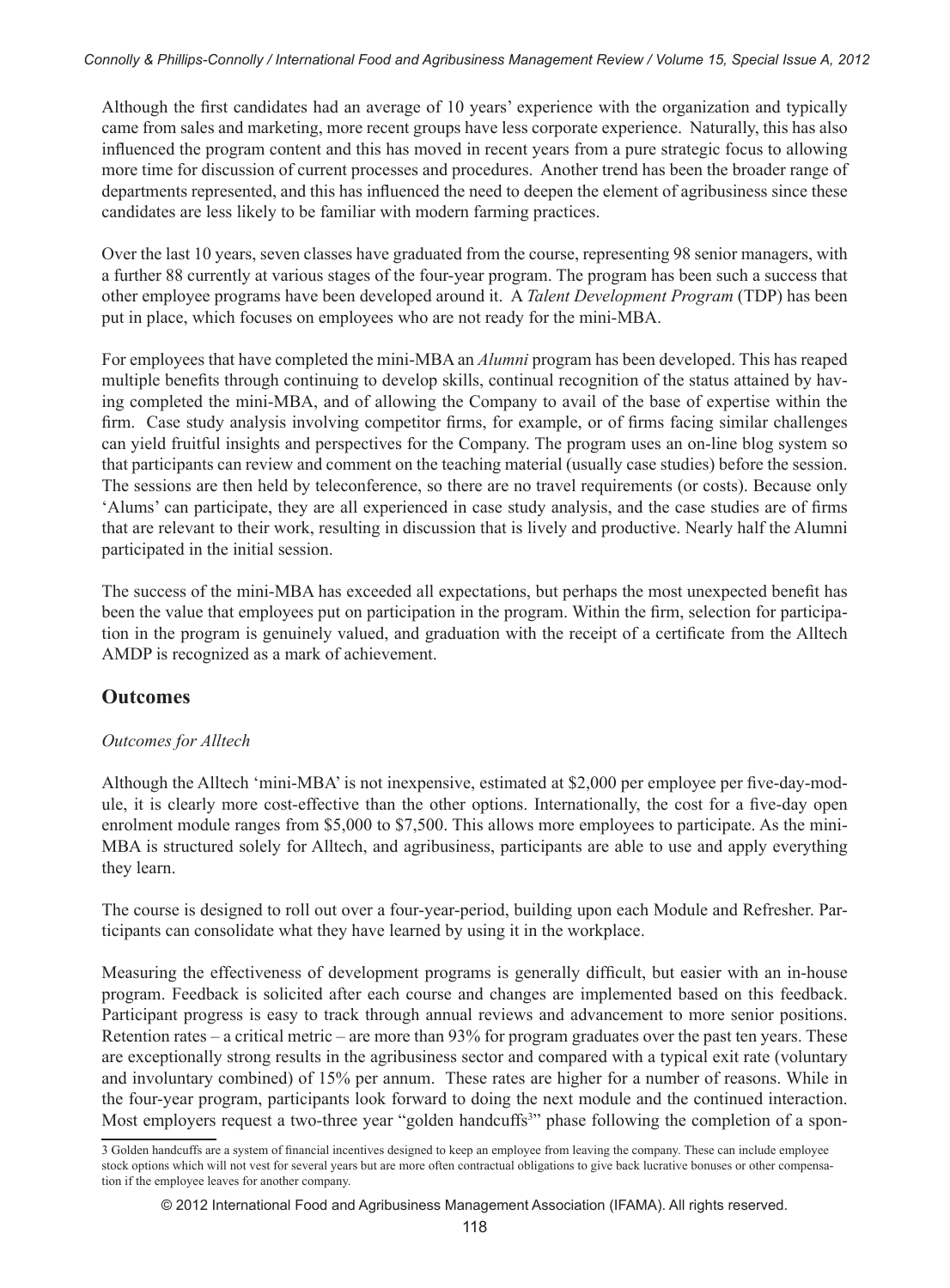sored EMBA as a suitable ROI<sup>4</sup> period for their investment of time and money. With a smaller investment, Alltech is enjoying the ROI from employees, and there stands to be even greater benefits in the long term.

Program participants know they have been selected to do something that no other firm in the industry offers. They are taught how to use their new skills to make a difference to the Company and are given the tools to do so. Turnover in the most relevant positions has dropped by more than half of what is normally expected. Moreover, the effects seem to be long-lasting, as some graduated more than seven years ago.

Comments made by the attendees include:

*"I've worked for Alltech for 10 years, and this is the first time I truly feel I understand the strategy and where we will be in the future."*

*"The best part of the course is interacting with colleagues from all over the world – we represent 16 countries in my group – and understanding that the issues faced by all of us are very much the same."*

*"I now understand better where Alltech is positioned in its competitive space."*

*"Coming from the finance department, the exposure to our sales and marketing strategy, our customers and competitors, was something I had not been exposed to before."*

Additional benefits for Alltech include: the relationships that are fostered between employees from farflung offices, better communication between senior management and rising managers, and the deepening of the Alltech culture. These benefits, in turn, help make the Company more effective and increase job satisfaction. Finally, the relationship between Alltech and the University has not only improved the mini-MBA, but has led to the formation of other working relationships.

#### *Outcomes for the University*

The Alltech program has also been a success from the University's point of view. The commitment of Prof. Bradley, and his successor, Prof. Damien McLoughlin, have driven this success. Obviously, the Alltech program is a source of continuing revenue that allows the University to maximize the value of its existing assets (staff, program courses and infrastructure). It is a source of industry input, including voices from the field. Perhaps the most telling change has been the change in attitude over time on the part of the other instructors. Initially, there was little interest, and instructor recruitment was not easy. Now, instructors are asking to participate. They have discovered that the diversity and experience of the groups adds to their own understanding of their subject, and the groups have developed a reputation for being highly motivated, highly capable students.

Fittingly, it has also proved to be a good way for the University to develop its team of Executive Education instructors. Similar programs have since been developed by the Smurfit School of Business at UCD for a myriad of organizations including the Irish Food development (Bord Bia), Google, the Irish Electricity utility (ESB) to name but a few. These institutions are using the same basic format as the Alltech program.

## **Conclusions**

The growth and success of the Alltech Management Development Program was nearly as seamless as it seems in this review, and itself reflects the corporate culture of the Company and the industry within which it works. With a founder who values decisiveness and innovation, this allowed the creation of a program that would suit the Company's need to develop the managerial skills of their articulate, hard working employees. It takes both 'fire in the belly' and a sense of fun to be nominated for and successfully complete the Alltech mini-MBA.

<sup>4</sup> Return on investment.

<sup>© 2012</sup> International Food and Agribusiness Management Association (IFAMA). All rights reserved.